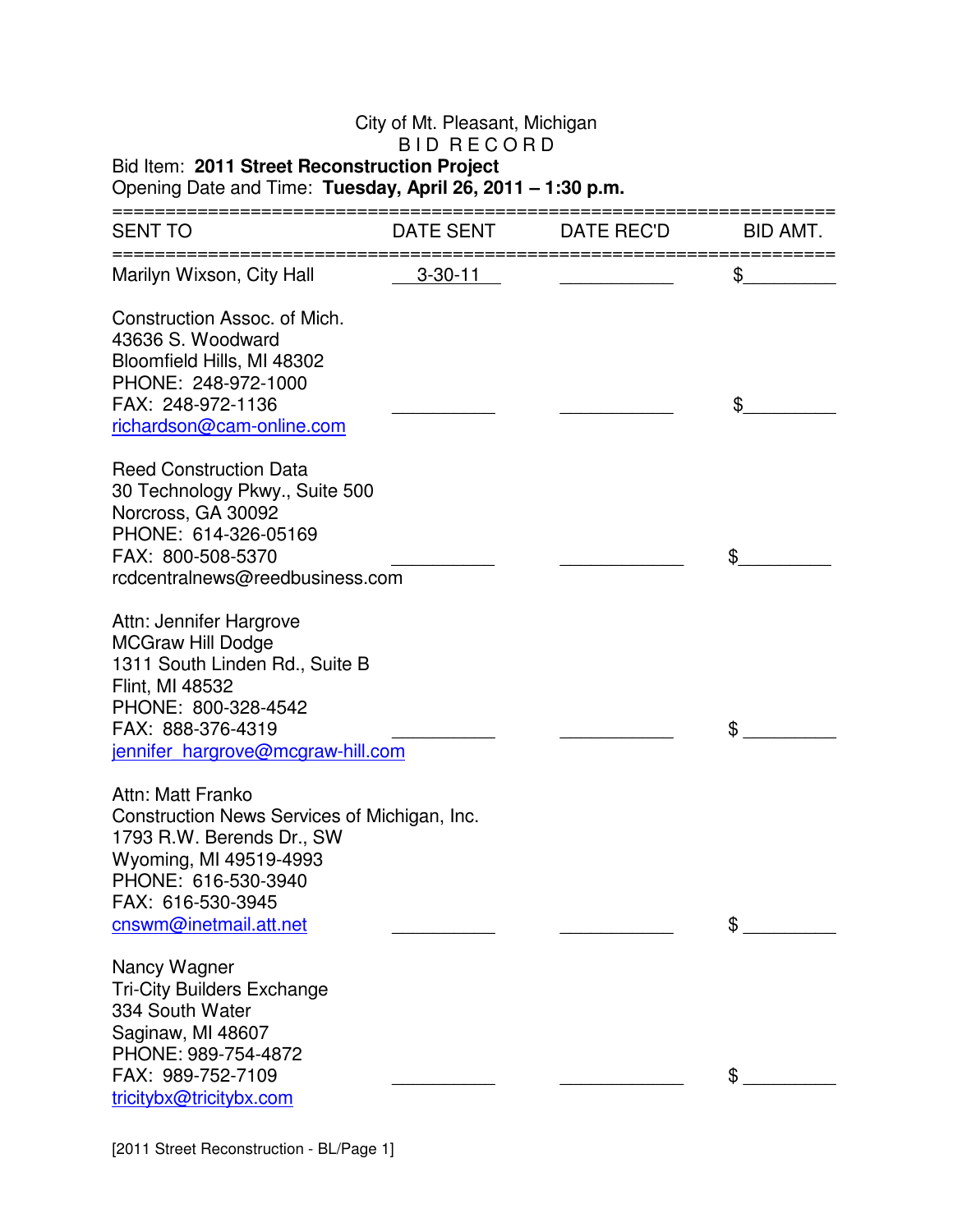Gary Sole Central Michigan Plan Room 601 N. Fancher Street Mt. Pleasant, MI 48858 PHONE: 775-7747 FAX: 775-7748  $\sim$ carmi@hbacm.com Heather Schafer Lansing Builders Exchange 1240 E. Saginaw Road Lansing, MI 48906 PHONE: 517-372-8930 FAX: 517-372-5022 \_\_\_\_\_\_\_\_\_\_ \_\_\_\_\_\_\_\_\_\_\_\_ \$ \_\_\_\_\_\_\_\_\_ vargas@bxlansing.com Cathy Pisciotta Builders Exchange of Grand Rapids 4461 Cascade R SE Grand Rapids, MI 49546 PHONE: 616-949-8650 FAX: 616-949-6831 \_\_\_\_\_\_\_\_\_\_ \$\_\_\_\_\_ cathy@grbx.com Jeff Loomis Crawford Contracting, Inc. 3680 E. Baseline Road Mt. Pleasant, MI 48858 PHONE: 989-775-6622 FAX: 989-775-6144  $\sim$ crawfordcontracting@yahoo.com Steven O'Mara Fisher Contracting somara@journey.com 614 S. Jefferson Ave. Midland, MI 48640 PHONE: 835-7771 FAX: 835-8628  $\sim$ Jim Zalud The Isabella Corporation 2201 Commerce Drive Mt. Pleasant, MI 48858 PHONE: 772-5890 FAX: 773-2978  $\sim$ jzalud@isabellacorporation.com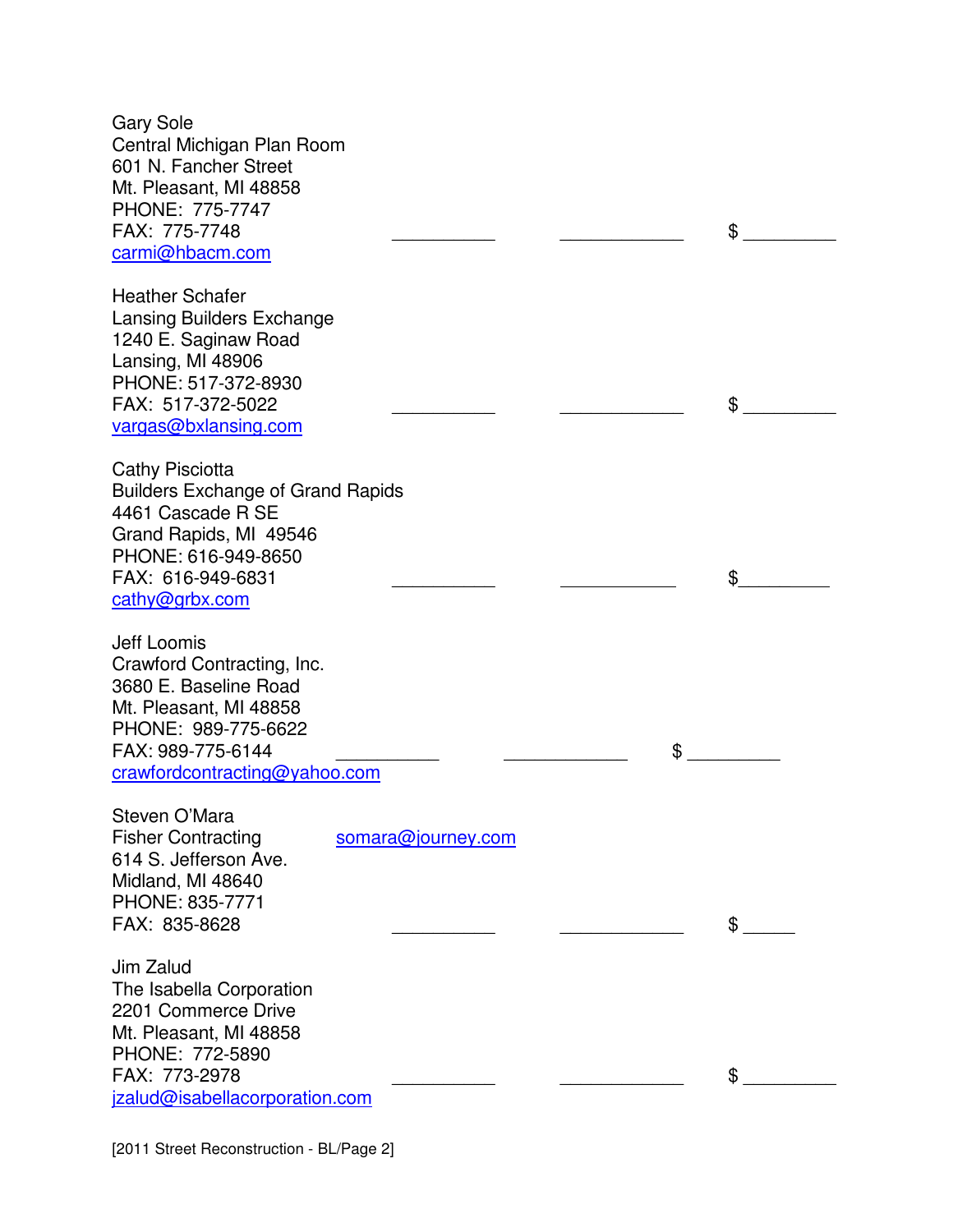| Pat McGuirk, Jr.<br><b>McGuirk Excavating</b><br>502 W. Pickard Street<br>Mt. Pleasant, MI 48858<br>PHONE: 772-4627<br>FAX: 772-4850                                                 |                                      | \$ |
|--------------------------------------------------------------------------------------------------------------------------------------------------------------------------------------|--------------------------------------|----|
| <b>Brian Rohde</b><br><b>Rohde Brothers Excavating</b><br>1240 N. Outer Drive<br>Saginaw, MI 48601-0979<br>PHONE: 989-753-0294<br>FAX: 989-753-2028<br>brian.rohde@rohdebrothers.com |                                      | \$ |
| <b>Robert Ruth</b><br>West Michigan Sign<br>18315 Lake Montcalm Rd.<br>Howard City, MI 49329<br>PHONE: 231-937-5315<br>FAX: 231-937-5325<br>westmichsignco@yahoo.com                 |                                      | \$ |
| Scott Brayton<br><b>Eastlund Concrete</b><br>3929 E. Holt Road<br>P.O. Box 368<br>Holt, MI 48842<br>PHONE: 517-694-0204<br>FAX: 517-694-2055                                         | eastconc@aol.com<br>eastdirt@aol.com | \$ |
| Vance Johnson<br><b>Central Asphalt</b><br>P.O. Box 389<br>Mt. Pleasant, MI 48804-0389<br>PHONE: 772-0720<br>FAX: 773-7640<br>johnson.vance@gte.net                                  |                                      | \$ |
| <b>Bob Murphy</b><br>R & T Murphy Trucking<br>1685 W, River Road<br>Mt. Pleasant, MI 48858                                                                                           |                                      | \$ |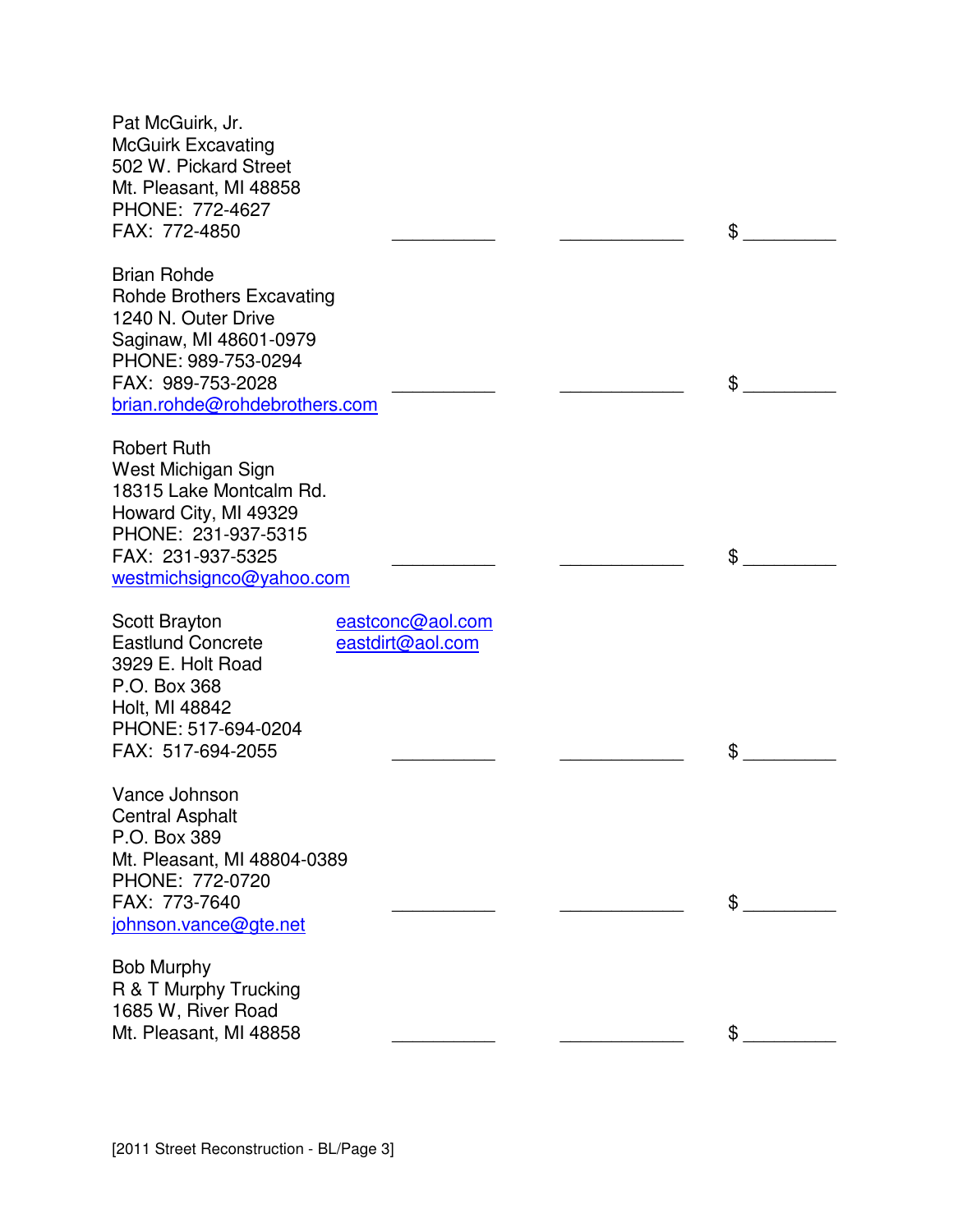| <b>Ron Bretz</b><br>Ron Bretz Excavating<br>36 Turrill Rd<br>Lapeer, MI 48446<br>PHONE: 810-664-3111<br>FAX: 810-664-9224<br>ron@ronbretzexcavating.com     |                                                                    | \$ |
|-------------------------------------------------------------------------------------------------------------------------------------------------------------|--------------------------------------------------------------------|----|
| Peter or Toni Vandenbos<br>Pete's Contracting, Inc.<br>5791 S. McVety Rd<br>Falmouth, MI 49632<br>PHONE: 231-328-4701<br>FAX: 231-328-4774                  |                                                                    | \$ |
| Saginaw Asphalt Paving Co.<br>2981 Carrollton Rd<br>Saginaw, MI 48604<br>PHONE: 989-755-8147<br>FAX: 989-754-4523                                           | rgotts@edwclevy.net                                                | \$ |
| Attn: Larry Libby<br>Etna Supply Co<br>1416 N. Outer Dr<br>Saginaw, MI 48601<br>PHONE: 989-753-5895<br>FAX: 989-753-8390<br>llibby@etnasupply.com           |                                                                    | \$ |
| <b>Rachel Brown</b><br><b>Rieth-Riley</b><br>P O BOX 49<br>Prudenville, MI 48651<br>PHONE: 989-366-9640<br>FAX: 989-366-9458<br>rbrown@rieth-riley.com      | <b>Tom Beebe</b><br><b>Houghton Lake</b><br>tbeebe@rieth-riley.com | \$ |
| <b>Brad Shaw</b><br><b>CRS/Shaw Contracting</b><br>P O Box 41<br>Kawkawlin, MI 48631<br>PHONE: 989-684-0014<br>FAX: 989-667-5758<br>crs-shawcon@hotmail.com |                                                                    | \$ |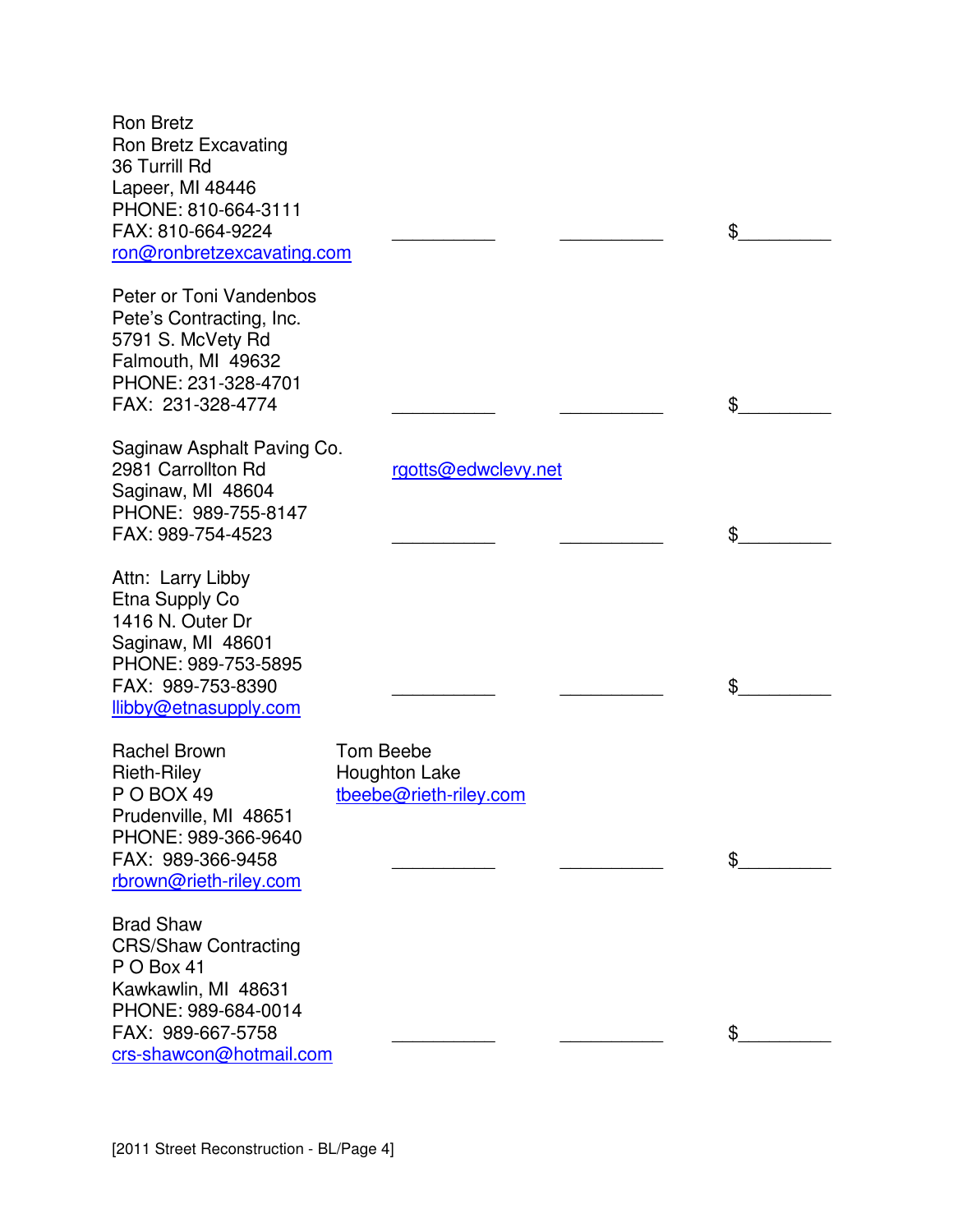| <b>McGuirk Sand &amp; Gravel</b><br>510 W. Pickard<br>Mt. Pleasant, MI 48858<br>PHONE: 772-1309<br>FAX: 773-4393<br>shanna@mcguirksand.com      |  | \$ |
|-------------------------------------------------------------------------------------------------------------------------------------------------|--|----|
| Mike Rempalski<br>Give Em A Brake<br>2610 Sanford Avenue<br>Grandville, MI 49418<br>PHONE: 616-531-8705<br>FAX: 616-531-8703                    |  | \$ |
| Denny Waggoner<br>Michigan Pipe Supply<br><b>PO Box 442</b><br>Mt. Pleasant MI 48804-0442<br>PHONE: 772-2225<br>FAX: 772-0495                   |  | \$ |
| Fessler & Bowman, Inc.<br>4099 Eagles Nest Court<br>Flushing, MI 48433<br>FAX: (810) 733-7883                                                   |  | \$ |
| Dean's Landscaping & Excavating, Inc.<br>16905 Shaner Avenue<br>P.O. Box 390<br>Sand Lake, MI 49343<br>PHONE: 616-636-5524<br>FAX: 616-636-8950 |  | \$ |
| M & S Construction<br>8620 Algoma Avenue<br>Rockford, MI 49341<br>PHONE: 616-866-3888<br>FAX: 616-866-3390<br>ms@mandsmi.com                    |  | \$ |
| <b>Alex Fuller</b><br><b>Malley Transport</b><br>1521 N. Lincoln Rd.<br>Mt. Pleasant, MI 48858<br>PHONE: (989) 772-2765                         |  | \$ |